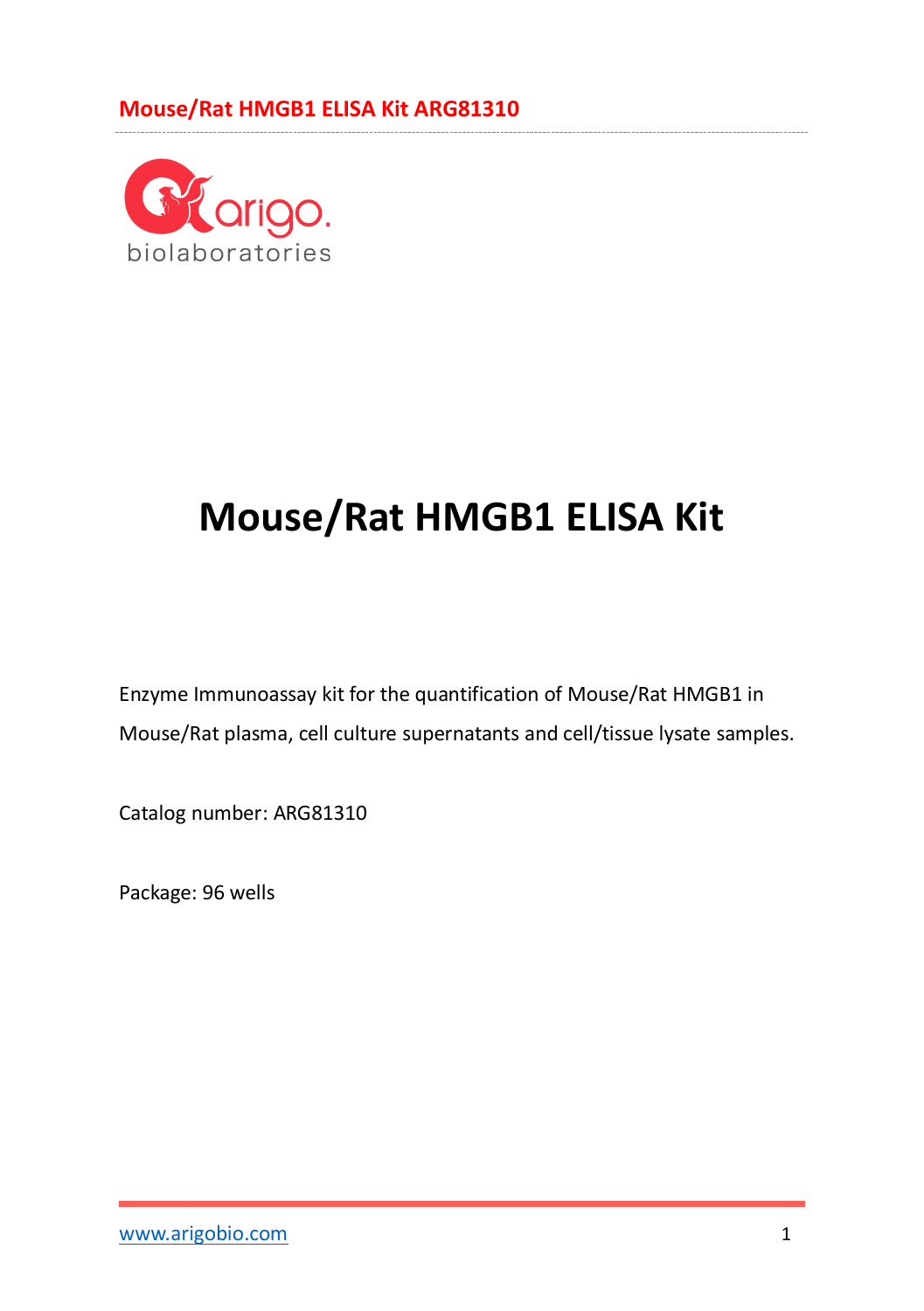## **TABLE OF CONTENTS**

| <b>SECTION</b>                             | Page |
|--------------------------------------------|------|
|                                            |      |
|                                            |      |
| MATERIALS PROVIDED & STORAGE INFORMATION 4 |      |
|                                            |      |
|                                            |      |
| SAMPLE COLLECTION & STORAGE INFORMATION  6 |      |
|                                            |      |
|                                            |      |
|                                            |      |
|                                            |      |
|                                            |      |

#### **MANUFACTURED BY:**

Arigo Biolaboratories Corporation

Address: No. 22, Ln. 227, Gongyuan Rd., Hsinchu City 300, Taiwan

Phone: +886 (3) 562 1738

Fax: +886 (3) 561 3008

Email[: info@arigobio.com](mailto:info@arigobio.com)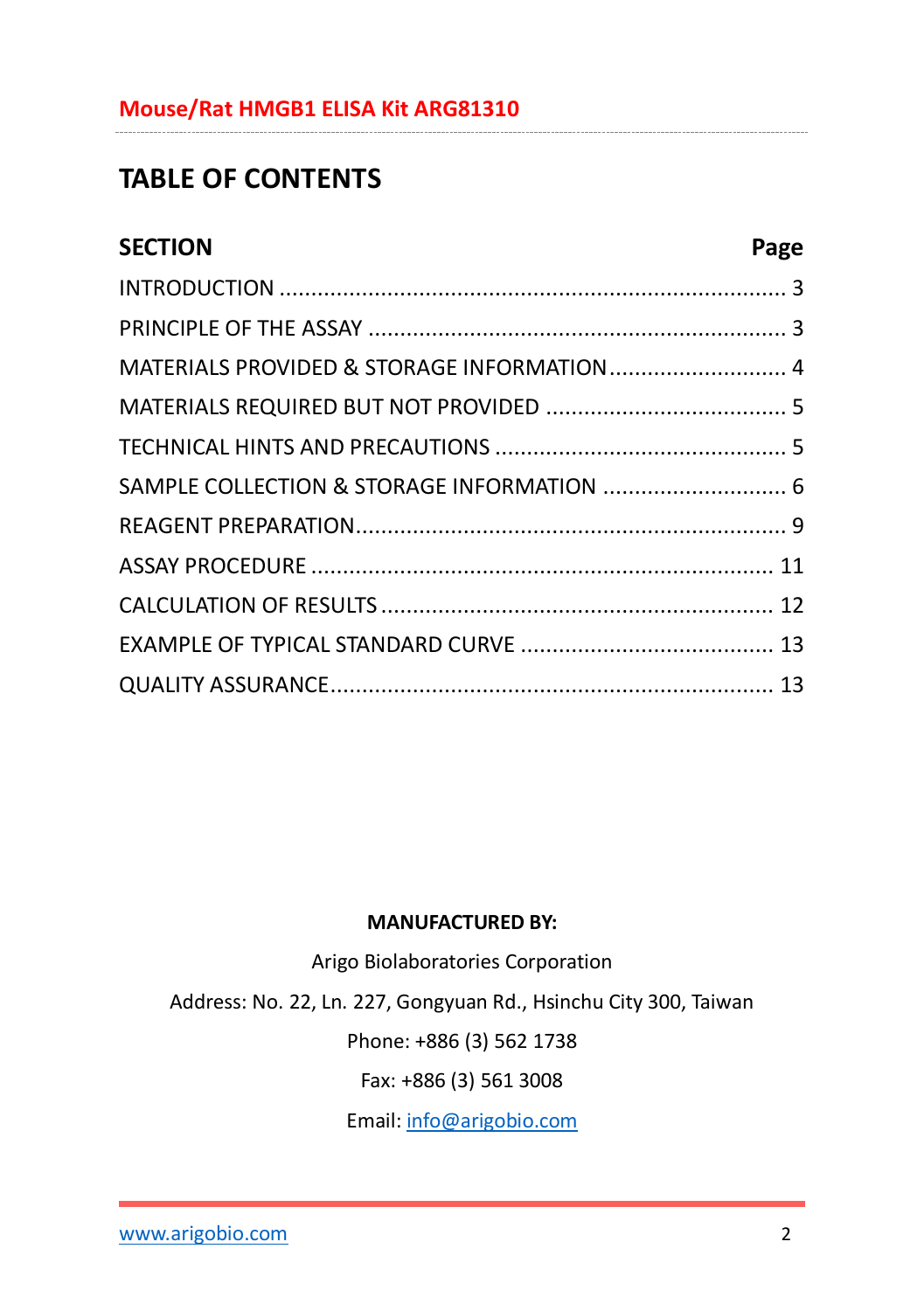#### <span id="page-2-0"></span>**INTRODUCTION**

Multifunctional redox sensitive protein with various roles in different cellular compartments. In the nucleus is one of the major chromatin-associated nonhistone proteins and acts as a DNA chaperone involved in replication, transcription, chromatin remodeling, V(D)J recombination, DNA repair and genome stability. Proposed to be a universal biosensor for nucleic acids. Promotes host inflammatory response to sterile and infectious signals and is involved in the coordination and integration of innate and adaptive immune responses. In the cytoplasm functions as sensor and/or chaperone for immunogenic nucleic acids implicating the activation of TLR9-mediated immune responses, and mediates autophagy. Acts as danger associated molecular pattern (DAMP) molecule that amplifies immune responses during tissue injury. Released to the extracellular environment can bind DNA, nucleosomes, IL-1 beta, CXCL12, AGER isoform 2/sRAGE, lipopolysaccharide (LPS) and lipoteichoic acid (LTA), and activates cells through engagement of multiple surface receptors. In the extracellular compartment fully reduced HMGB1 (released by necrosis) acts as a chemokine, disulfide HMGB1 (actively secreted) as a cytokine, and sulfonyl HMGB1 (released from apoptotic cells) promotes immunological tolerance. [Provided by Uniprot]

#### <span id="page-2-1"></span>**PRINCIPLE OF THE ASSAY**

This assay employs the sandwich enzyme immunoassay technique for the detection of Mouse/Rat HMGB1 in plasma, cell culture supernatants and cell/tissue lysate samples. An antibody specific for HMGB1 has been precoated onto a microtiter plate. Standards or samples are pipetted into the wells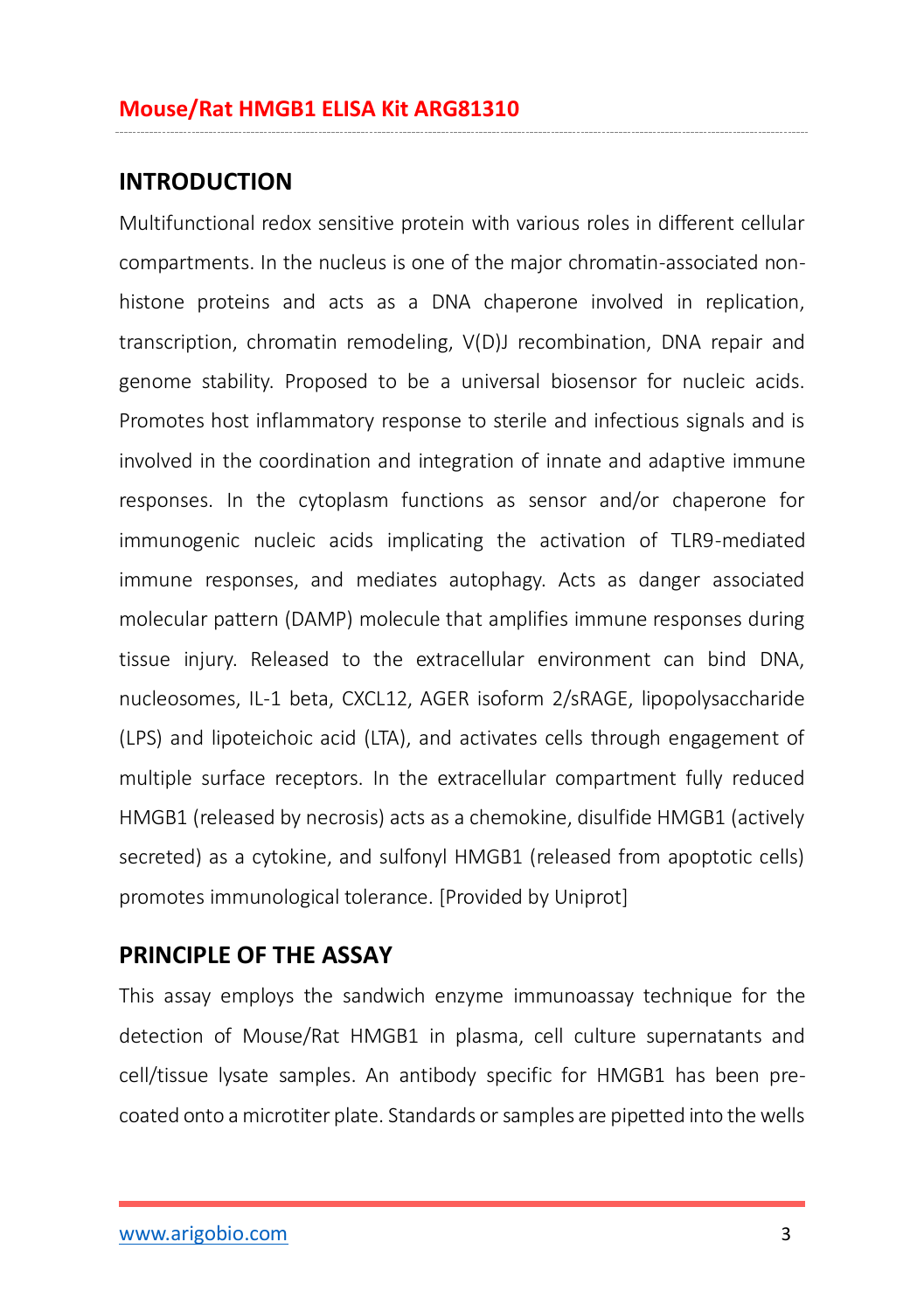and any HMGB1 present is bound on the plate. After washing away any unbound substances, a Horseradish Peroxidase (HRP) conjugated primary antibody binds to HMGB1 is added to each well and incubates. After washing away any unbound antibody-enzyme reagent, a substrate solution (TMB) is added to the wells and color develops in proportion to the amount of total HMGB1 bound in the initial step. The color development is stopped by the addition of acid and the intensity of the color is measured at a wavelength of 450nm ±2nm. The concentration of total HMGB1 in the sample is then determined by comparing the O.D of samples to the standard curve.

## <span id="page-3-0"></span>**MATERIALS PROVIDED & STORAGE INFORMATION**

| <b>Component</b>                      | Quantity      | <b>Storage information</b>                             |
|---------------------------------------|---------------|--------------------------------------------------------|
| antibody-coated microplate            | 12 X 8 strips | $4^{\circ}$ C                                          |
| Standard (100 ng)                     | 1 vial        | 4°C, store at -20 $^{\circ}$ C<br>after reconstitution |
| Standard reconstitution buffer 1.1 ml |               | $4^{\circ}$ C                                          |
| HRP-Conjugated antibody<br>(200X)     | $115$ µ       | $4^{\circ}$ C                                          |
| Sample & Antibody diluent<br>buffer   | 50 ml         | $4^{\circ}$ C                                          |
| 10X Wash buffer                       | 20 ml         | $4^{\circ}$ C                                          |
| TMB substrate                         |               | 12 ml (ready-to-use) 4°C (Protect from light)          |
| STOP solution                         | 6 ml          | $4^{\circ}$ C                                          |
| Plate sealer                          | 1 strips      | Room temperature                                       |

Store unopened kit at 2-8 °C. Use the kit before expiration date.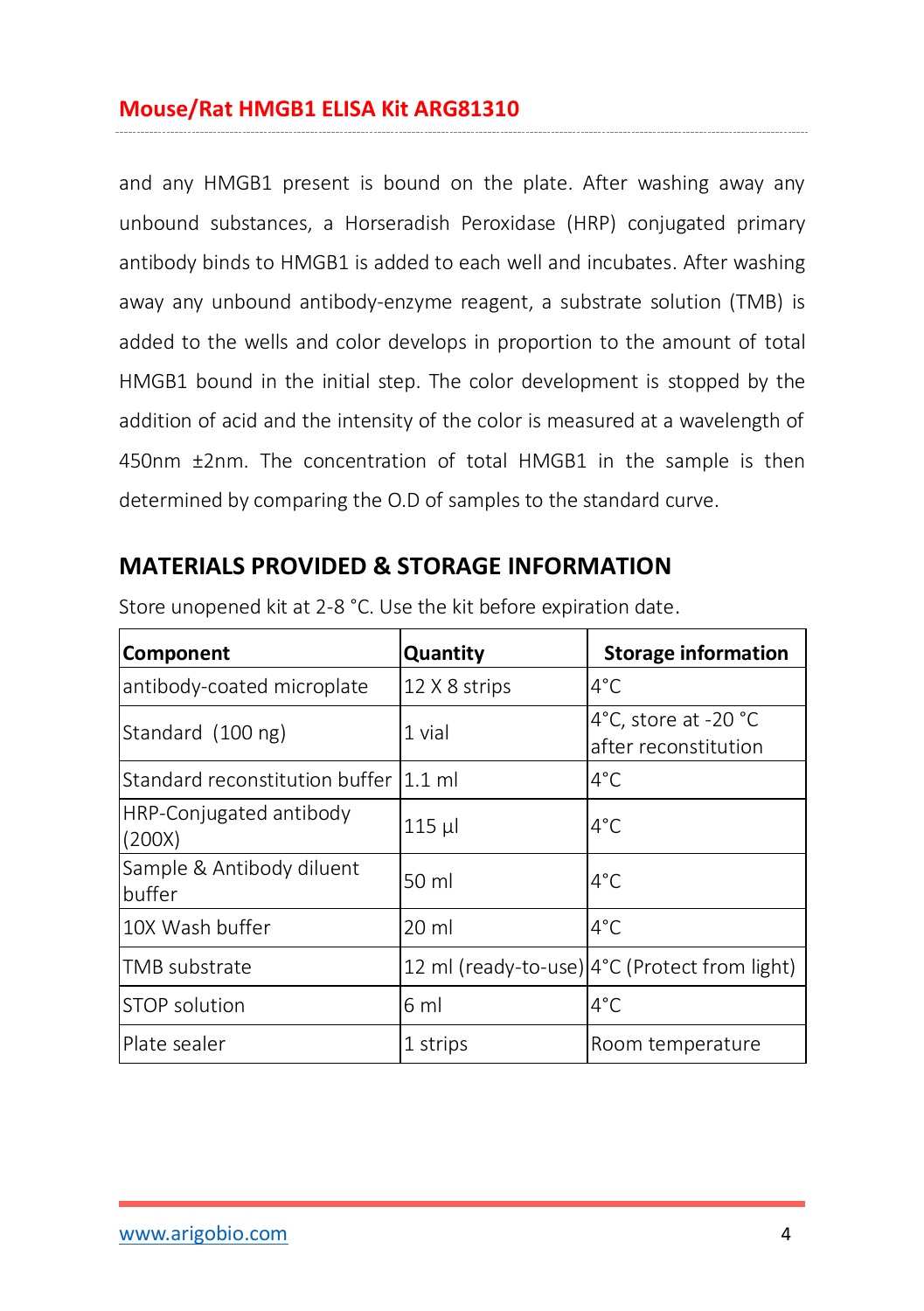## <span id="page-4-0"></span>**MATERIALS REQUIRED BUT NOT PROVIDED**

- Microplate reader capable of measuring absorbance at 450nm
- Pipettes and pipette tips
- Deionized or distilled water
- Automated microplate washer (optional)
- **•** Lysis buffer (optional)

## <span id="page-4-1"></span>**TECHNICAL HINTS AND PRECAUTIONS**

- Wear protective gloves, clothing, eye, and face protection especially while handling blood or body fluid samples.
- Store the kit at 4°C at all times.
- Briefly spin down the HRP-Conjugated antibody before use.
- If crystals are observed in the 10X Wash buffer, warm to RT (not more than 50°C) until the crystals are completely dissolved. 1X Wash buffer should be prepared and stored at 4°C before use.
- Ensure complete reconstitution and dilution of reagents prior to use.
- It is highly recommended that the standards, samples and controls be assayed in duplicates.
- Change pipette tips between the addition of different reagent or samples.
- Samples contain azide cannot be assayed.
- Cell culture supernatants samples contain animal serum (E.g. fetal bovine serum (FBS) or calf serum (CS)) might contain HMGB1 from the animal serum and it might affect the accuracy of detection. Therefore, it is recommended to use BSA to replace serum in cell culture medium or chemical modified serum free medium (e.g. OPTI-MEM) for culture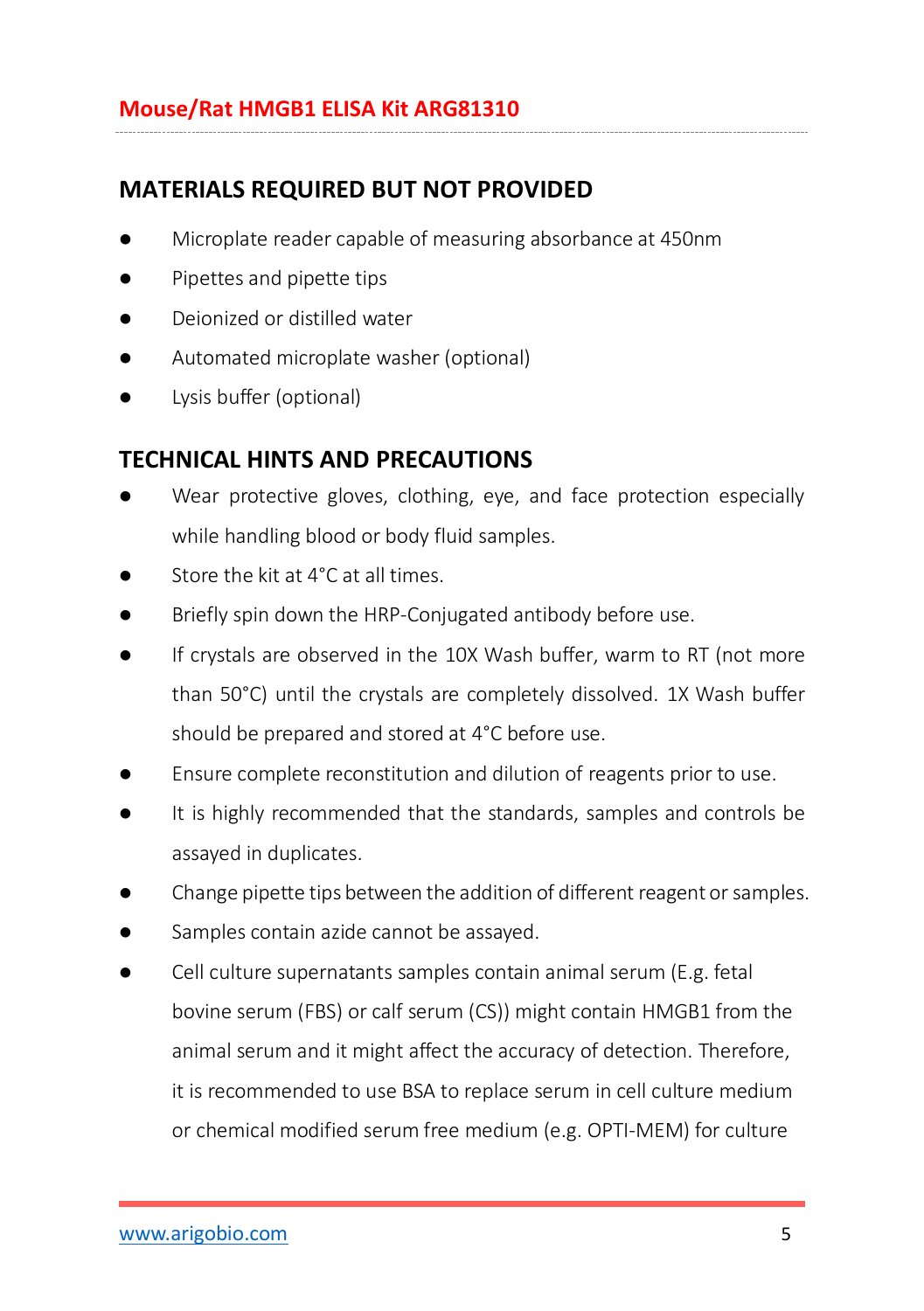cells.

 Serum/plasma from various autoimmune diseases animal model might contain HMGB1 autoantibodies which might result in interference of this assay.

## <span id="page-5-0"></span>**SAMPLE COLLECTION & STORAGE INFORMATION**

The sample collection and storage conditions listed below are intended as general guidelines. Sample stability has not been evaluated.

Plasma: Collect plasma using EDTA or heparin as an anticoagulant. Centrifuge for 15 minutes at 1000xg within 30 minutes of collection. It is important to ensure a platelet free preparation since platelets can release HMGB1. Assay immediately or aliquot and store at ≤ -20°C. Avoid repeated freeze-thaw cycles. Avoid using haemolytic, icteric or lipaemic samples and samples contain azide cannot be assayed.

Cell Culture Supernatants: It is recommended to use serum-free medium or use BSA to replace serum in cell culture medium or use chemical modified serum free medium for cell culture. Users should choose suitable culture medium based on the cell types. Remove particulates by centrifugation and aliquot & store samples at ≤ -20 °C. Avoid repeated freeze-thaw cycles.

Note: Due to the expression/releasing levels of different cell lines or conditions are variant, samples from Cell Culture Supernatant might need to be concentrated by speedvac or protein concentrator spin columns before assay. (It is recommended to do pre-test to determine the suitable concentration factor. For our experience, we concentrated 5X for the Cell Culture Supernatant from LPS treated Huh7 cells before assay).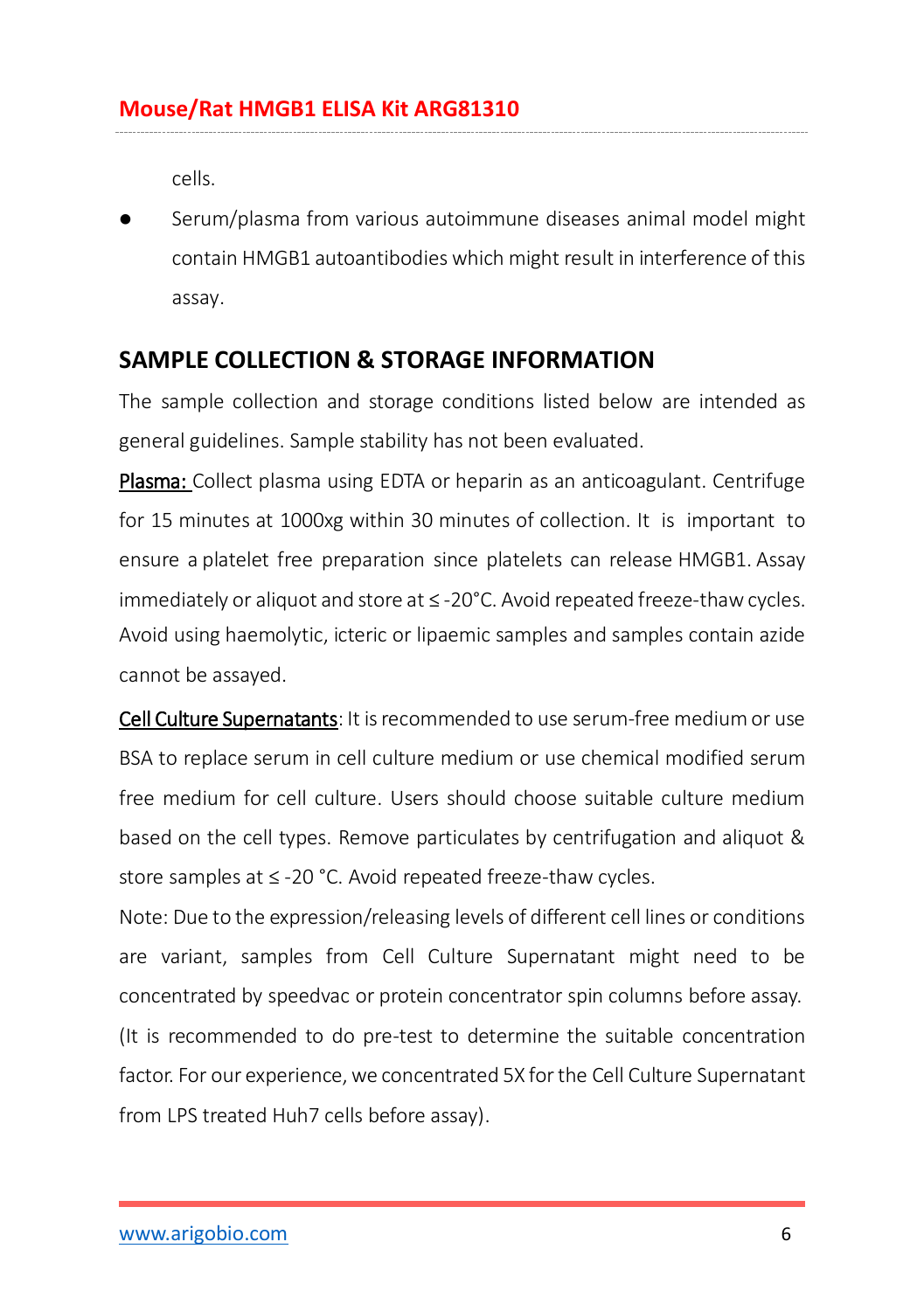#### Lysis buffer

1. Mild cell/tissue lysis buffer: RIPA buffer

10 mM Tris-Cl (pH 8.0), 1 mM EDTA, 0.5 mM EGTA, 1% Triton X-100, 0.1% sodium deoxycholate, 0.1% SDS, 140 mM NaCl

#### 2. Harsh cell/tissue lysis buffer: 0.2% SDS lysis buffer

0.2% SDS in 1XPBS

#### 3. RBC lysis buffer

8.3 g/L ammonium chloride in 0.01 M Tris-HCl buffer.

Note: Since HMGB1 locates at cytoplasm, membrane and nucleus, we would recommend use 0.2% SDS lysis buffer to lyse the samples to completely lyse the samples.

#### For cell lysate

For suspension cell line:

- 1. Wash the cells three times with ice-cold PBS by centrifugation at 200 x g for 5 minutes at 4°C. Remove the supernatant and collect the cell pellet.
- 2. Add 50  $\mu$  l/10<sup>6</sup> cells ice cold protease inhibitor containing lysis buffer and keep it on ice for 15-30 mins.
- 3. Optional, but recommended: Sonicate the cell lysate 5 sec with 30% amplitude.
- 4. Centrifuging at 10,000 x g for 15 min, and collect the supernatant.
- 5. Aliquot & store samples at ≤ -20 °C. Avoid repeated freeze-thaw cycles.

For adherent cell line

- 1. Wash the cells three times with ice-cold PBS.
- 2. Add 50  $\mu$  I/10<sup>6</sup> cells ice cold protease inhibitor containing lysis buffer and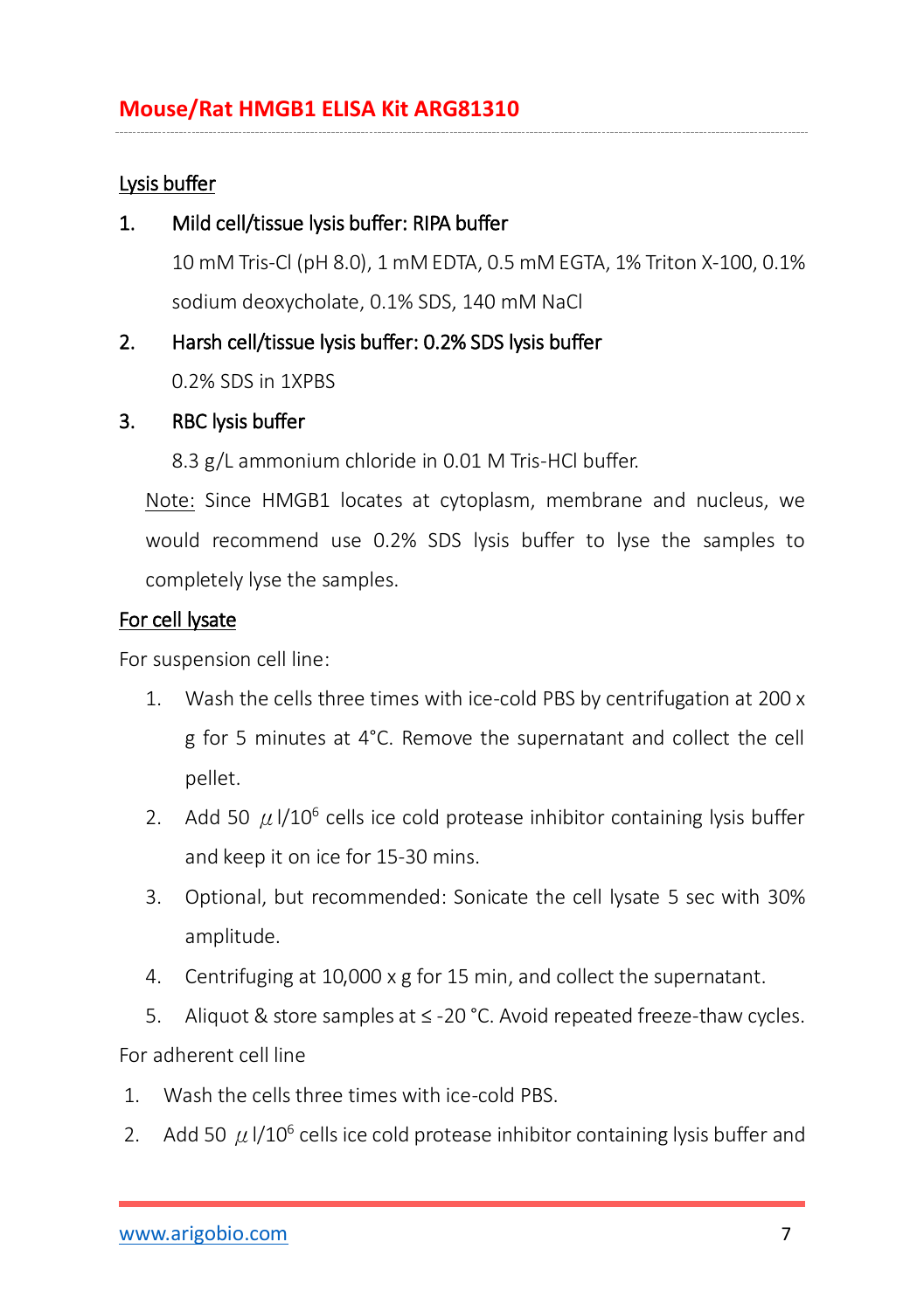keep on ice for 10-30 mins. Collect the lysate in a tube.

- 3. Optional, but recommended: Sonicate the cell lysate 5 sec with 30% amplitude.
- 4. Centrifuging at 10,000 x g for 15 min, and collect the supernatant.
- 5. Aliquot & store samples at ≤ -20 °C. Avoid repeated freeze-thaw cycles.

#### For tissue lysate

Notice: Red blood cells (RBCs) contain high level of HMGB1, so samples contain RBCs will result in a high HMGB1 background. Therefore, it is important to remove RBCs from tissue samples before lysis.

- 1. Tissues should be performed single cell suspension in PBS or serum free culture medium by ground glass slides or other methods.
- 2. Wash the cells will by PBS once.
- 3. Centrifuge at 300 x g for 10 minutes at room temperature to collect the cells. Remove the supernatant.
- 4. Add RBC lysis buffer (10<sup>8</sup> cells/ml) for 5 min at room temperature.
- 5. Wash three times by PBS. Remove the PBS.
- 6. Add 50  $\mu$  I/10<sup>6</sup> cells ice cold protease inhibitor containing lysis buffer and keep on ice for 10-30 mins. Collect the lysate in a tube.
- 7. Optional, but recommended: Sonicate the cell lysate 5 sec with 30% amplitude.
- 8. Centrifuging at 10,000 x g for 15 min, and collect the supernatant.
- 9. Aliquot & store samples at ≤ -20 °C. Avoid repeated freeze-thaw cycles.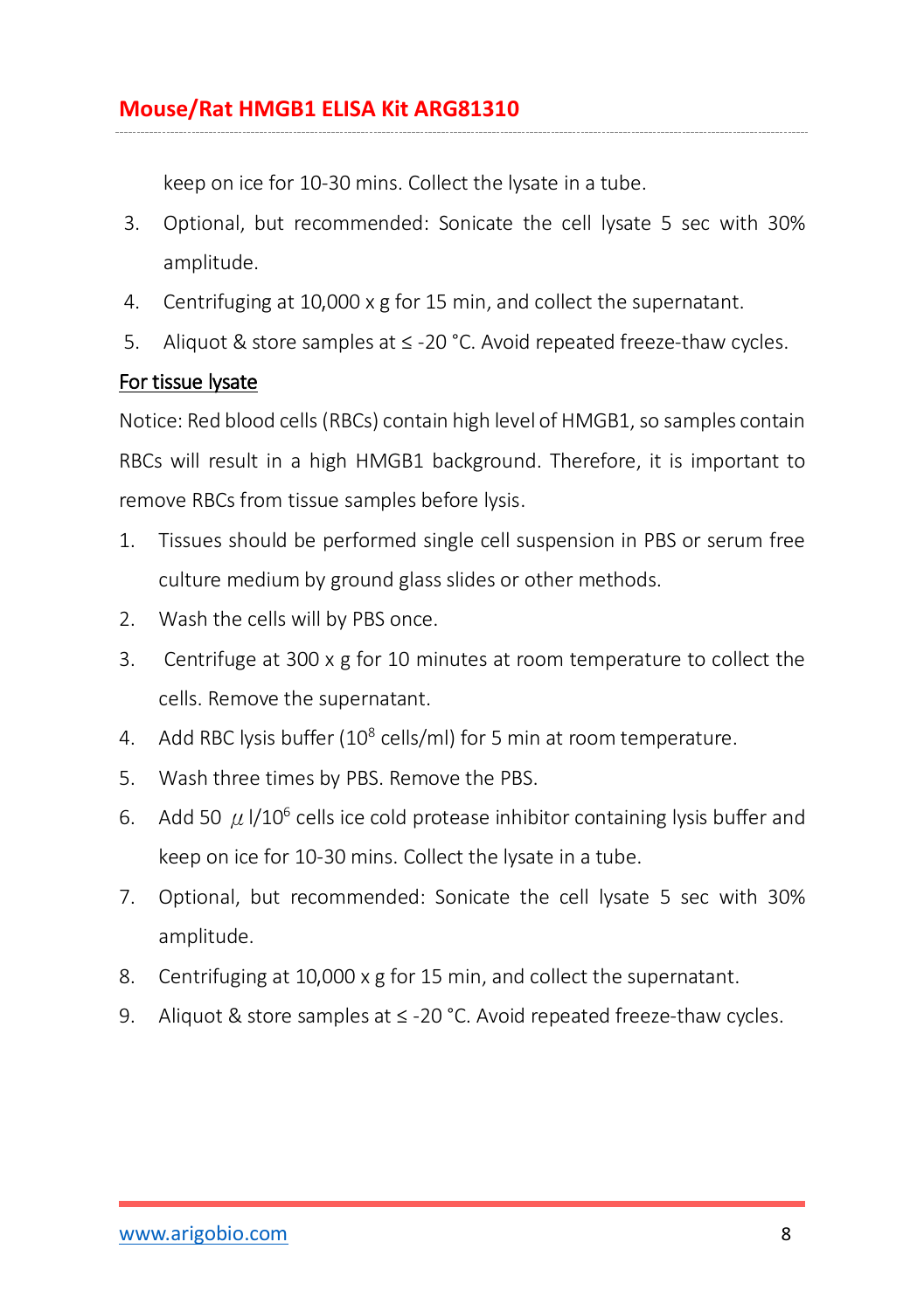## <span id="page-8-0"></span>**REAGENT PREPARATION**

 Standard: Reconstitute the standard with 1.0 ml Standard reconstitution buffer to yield a stock concentration of 100 ng/ml. Mix the standard by inversion or brief vortex for at least 5-10 seconds (do not vortex at highspeed) and stand for 10 minutes at RT to completely dissolve contents. Aliquot and store at ≤ -20°C for up to 2 weeks (store at -80°C is recommended, freeze-thaw the reconstituted standard for only once). Make sure the standard is dissolved completely before making serial dilutions. The Sample & Antibody diluent buffer serves as zero standard (0 ng/ml), and the rest of the Sample & Antibody diluent buffer can be diluted as according to the suggested concentration below: 20 ng/ml, 10 ng/ml, 5 ng/ml, 2.5 ng/ml, 1.25 ng/ml, 0.625 ng/ml and 0.3125 ng/ml.

| Standard       | HMGB1 Conc.<br>(ng/ml) | µl of Sample &<br>Antibody<br>diluent buffer | µl of standard           |
|----------------|------------------------|----------------------------------------------|--------------------------|
| S7             | 20                     | 400                                          | 100 (100 ng/ml<br>Stock) |
| S <sub>6</sub> | 10                     | 250                                          | 250 (S7)                 |
| S <sub>5</sub> | 5                      | 250                                          | 250 (S6)                 |
| S <sub>4</sub> | 2.5                    | 250                                          | 250 (S5)                 |
| S <sub>3</sub> | 1.25                   | 250                                          | 250 (S4)                 |
| S <sub>2</sub> | 0.625                  | 250                                          | 250 (S3)                 |
| S <sub>1</sub> | 0.3125                 | 250                                          | 250 (S2)                 |
| S <sub>0</sub> |                        | 250                                          |                          |

|  | Dilute HMGB1 standard as according to the table below: |  |  |  |  |  |  |
|--|--------------------------------------------------------|--|--|--|--|--|--|
|--|--------------------------------------------------------|--|--|--|--|--|--|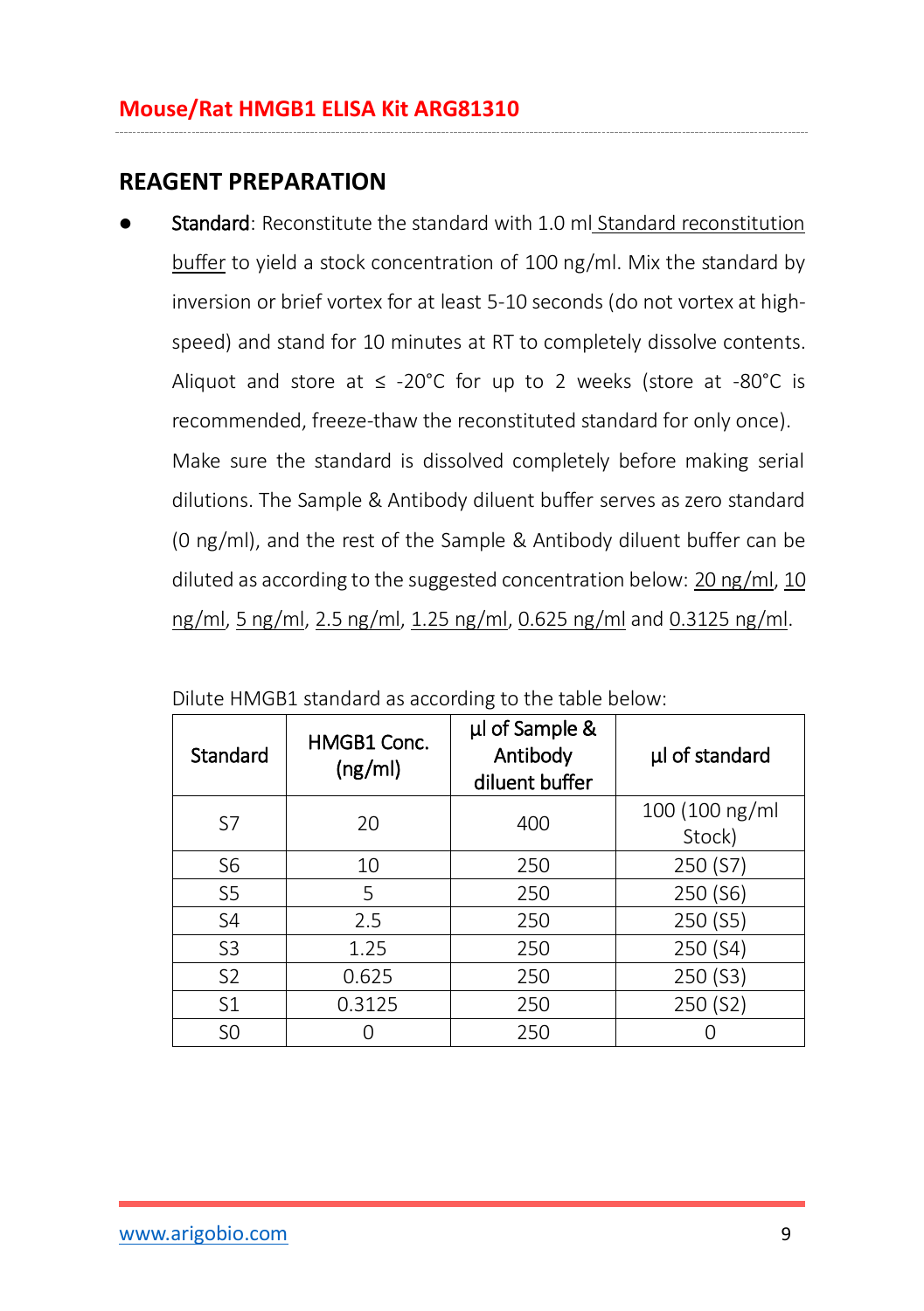- 1X Wash buffer: Dilute 10X wash buffer with distilled water to vield 1X wash buffer. The diluted Wash buffer should be stored at 4 °C.
- HRP-Conjugated antibody: Diluent 200X HRP-Conjugated antibody into Sample & Antibody diluent buffer to yield 1X Detection antibody solution. The 1X HRP-Conjugated antibody solution should be used immediately.
- Sample: If the initial assay found samples contain HMGB1 higher than the highest standard, the samples can be diluted with Sample & Antibody diluent buffer and re-assay the samples. For the calculation of the concentrations this dilution factor has to be taken into account. Example:

a) Dilution 1:10: 10  $\mu$  sample + 90  $\mu$  Sample & Antibody diluent buffer (mix thoroughly).

b) Dilution 1:100: 10  $\mu$ l 1:10 diluted a) + 90  $\mu$ l Sample & Antibody diluent buffer (mix thoroughly).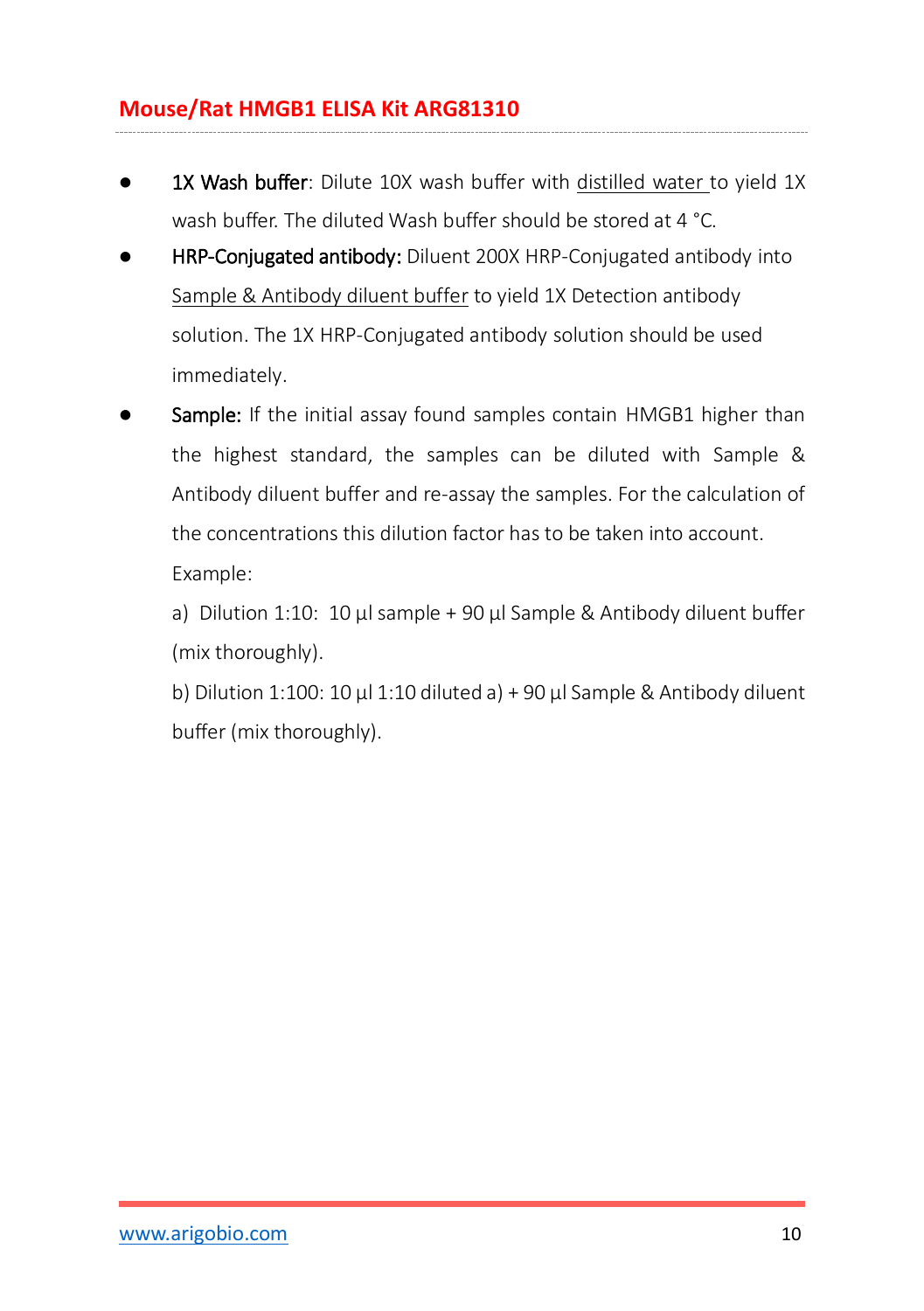## <span id="page-10-0"></span>**ASSAY PROCEDURE**

All materials except 1X wash buffer should be equilibrated to room temperature (RT) before use. Standards, samples and controls should be assayed in duplicates.

- 1. Remove excess microplate strips from the plate frame, return them to the foil pouch containing the desiccant pack, and reseal it.
- 2. Add 100 µl of standards, samples and zero controls into appropriate wells.
- 3. Add 200 µl of 1X HRP-Conjugated antibody into each well. Mix thoroughly by gently shaking or tapping the plate for few seconds. Cover the plate and incubate for overnight  $(^\sim 16$  hours is recommended) at  $4^\circ C$  (without shaking).
- 4. Aspirate each well and wash, repeating the process 4 times for a **total 5** washes. Wash by filling each well with 1X cold wash buffer (350 μl) using a squirt bottle, manifold dispenser, or autowasher. Complete removal of liquid at each is essential to good performance. After the last wash, remove any remaining buffer by aspirating, decanting or blotting against clean paper towels.
- 5. Add 100 μl of TMB substrate to each well. Incubate for 10 minutes at RT in dark. Substrate will change from colorless to different strengths of blue.
- 6. Add 50 μl of Stop solution to each well. The color of the solution should change from blue to yellow. Mix thoroughly by gently shaking the plate.
- 7. Read the OD with a microplate reader **at 450 nm** immediately.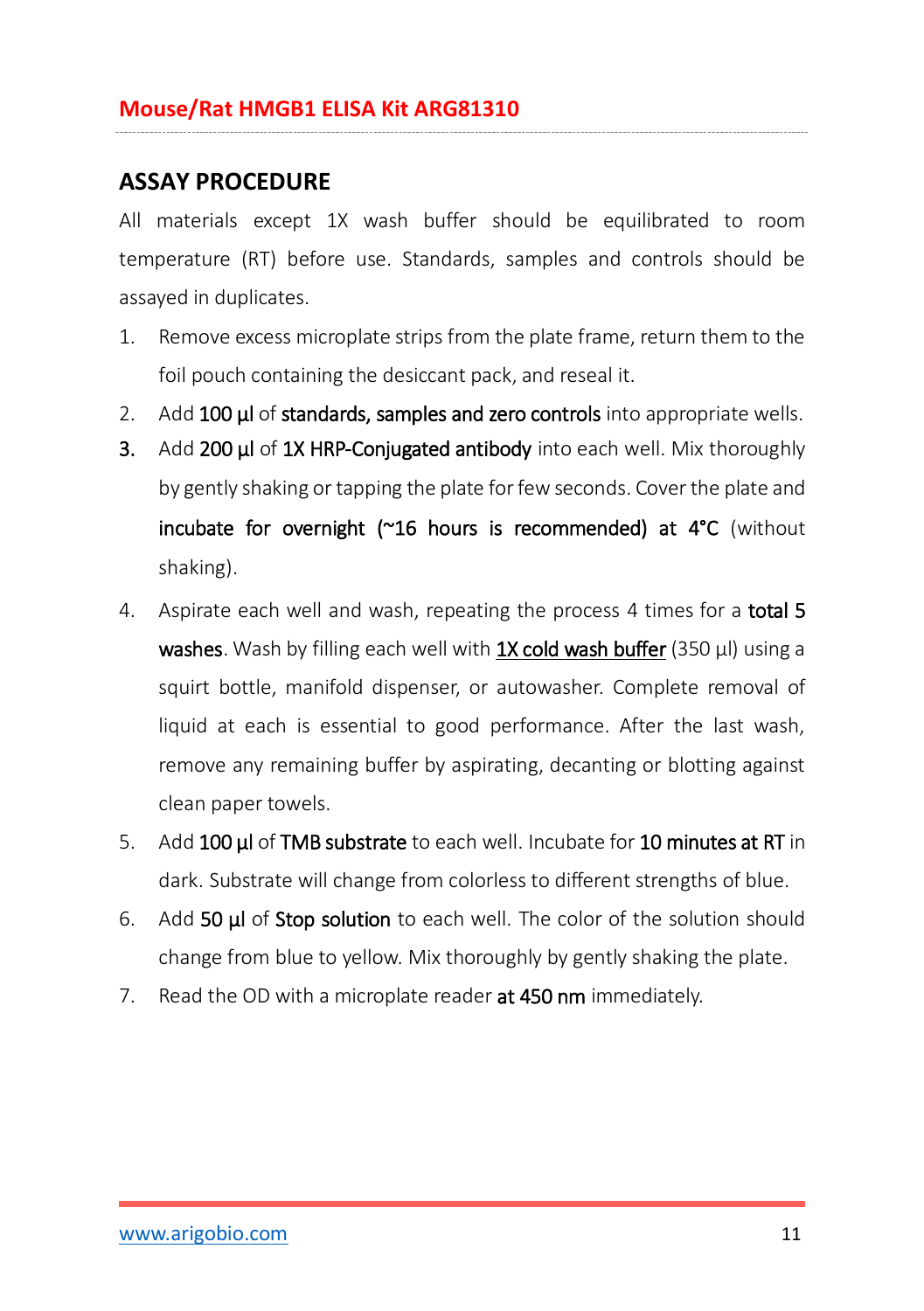## <span id="page-11-0"></span>**CALCULATION OF RESULTS**

- 1. Calculate the average absorbance values for each set of standards, controls and patient samples.
- 2. Using linear graph paper, construct a standard curve by plotting the mean absorbance obtained from each standard against its concentration with absorbance value on the vertical (Y) axis and concentration on the horizontal (X) axis.
- 3. Using the mean absorbance value for each sample determine the corresponding concentration from the standard curve.
- 4. Automated method: The results in the IFU have been calculated automatically using a 4 PL (4 Parameter Logistics) curve fit. 4 Parameter Logistics is the preferred method. Other data reduction functions may give slightly different results.
- 5. arigo provides GainData®, an in-house development ELISA data calculator, for ELISA data result analysis. Please refer our GainData® website for details. [\(https://www.arigobio.com/elisa-analysis\)](https://www.arigobio.com/elisa-analysis)
- 6. If the samples have been diluted or concentrated, the concentration read from the standard curve must be further converted by the appropriate dilution or concentration factor according to the sample preparation procedure as described above.